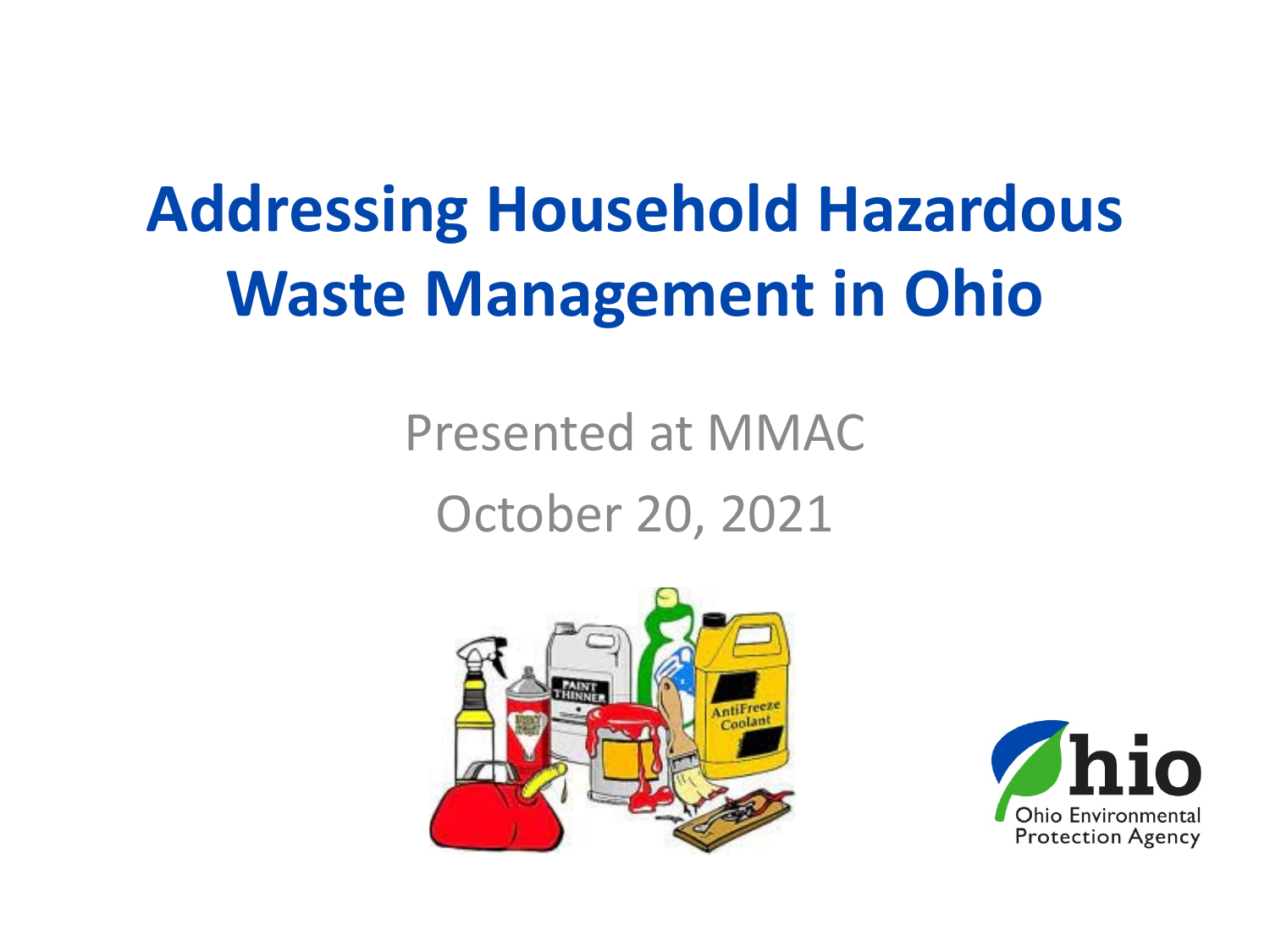## **Presentation Overview**



- Framing the Issue
- Local challenges & available opportunities
- Examples (5 different ways SWMDs provide collection).
- Other collection programs
- **Opportunities**

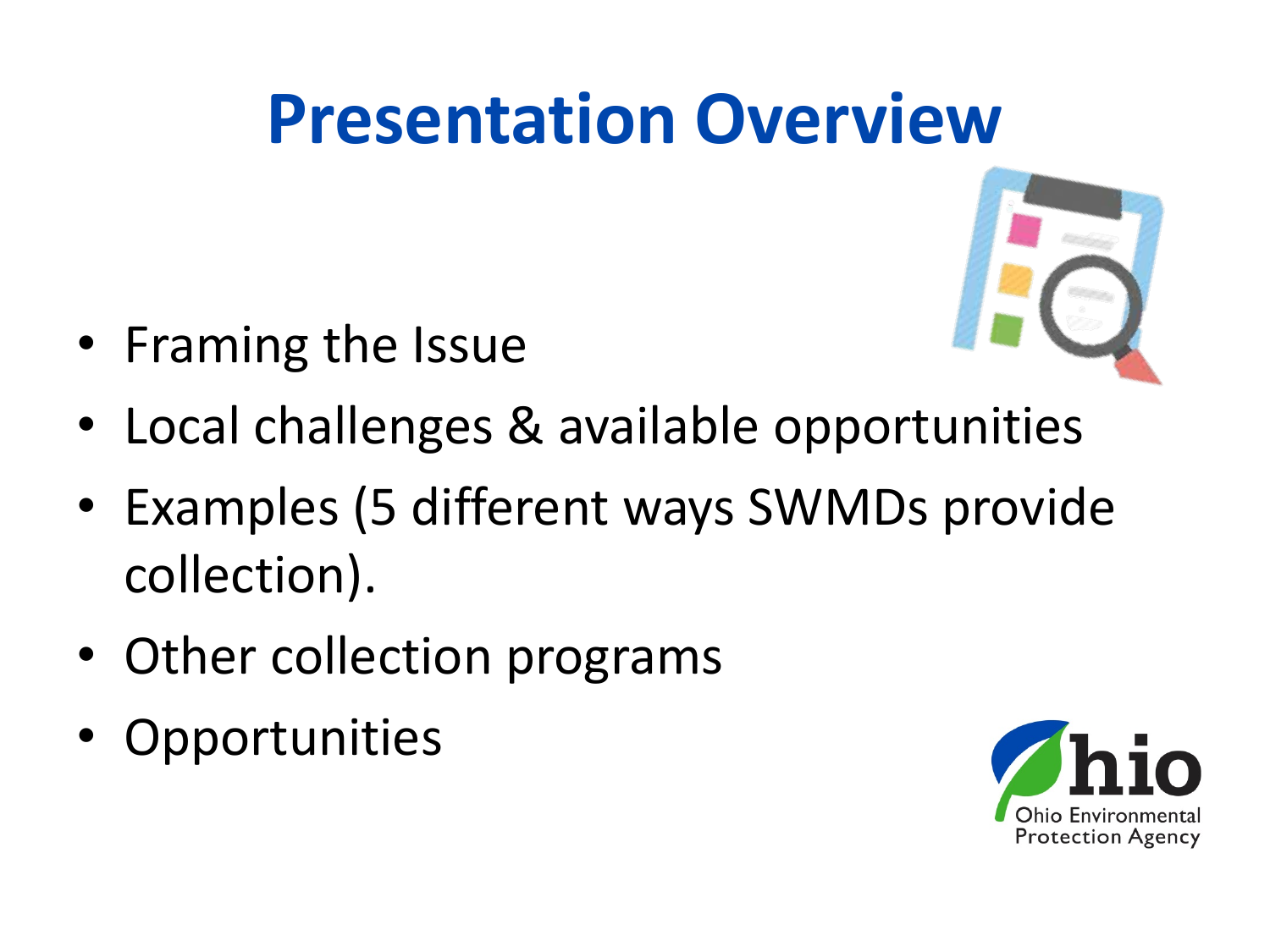## **Framing The Issue**



- Lack of state-wide access to residents for managing HHW
- Available options are often not convenient
	- Distance
	- Few one-stop options
	- Requires commitment

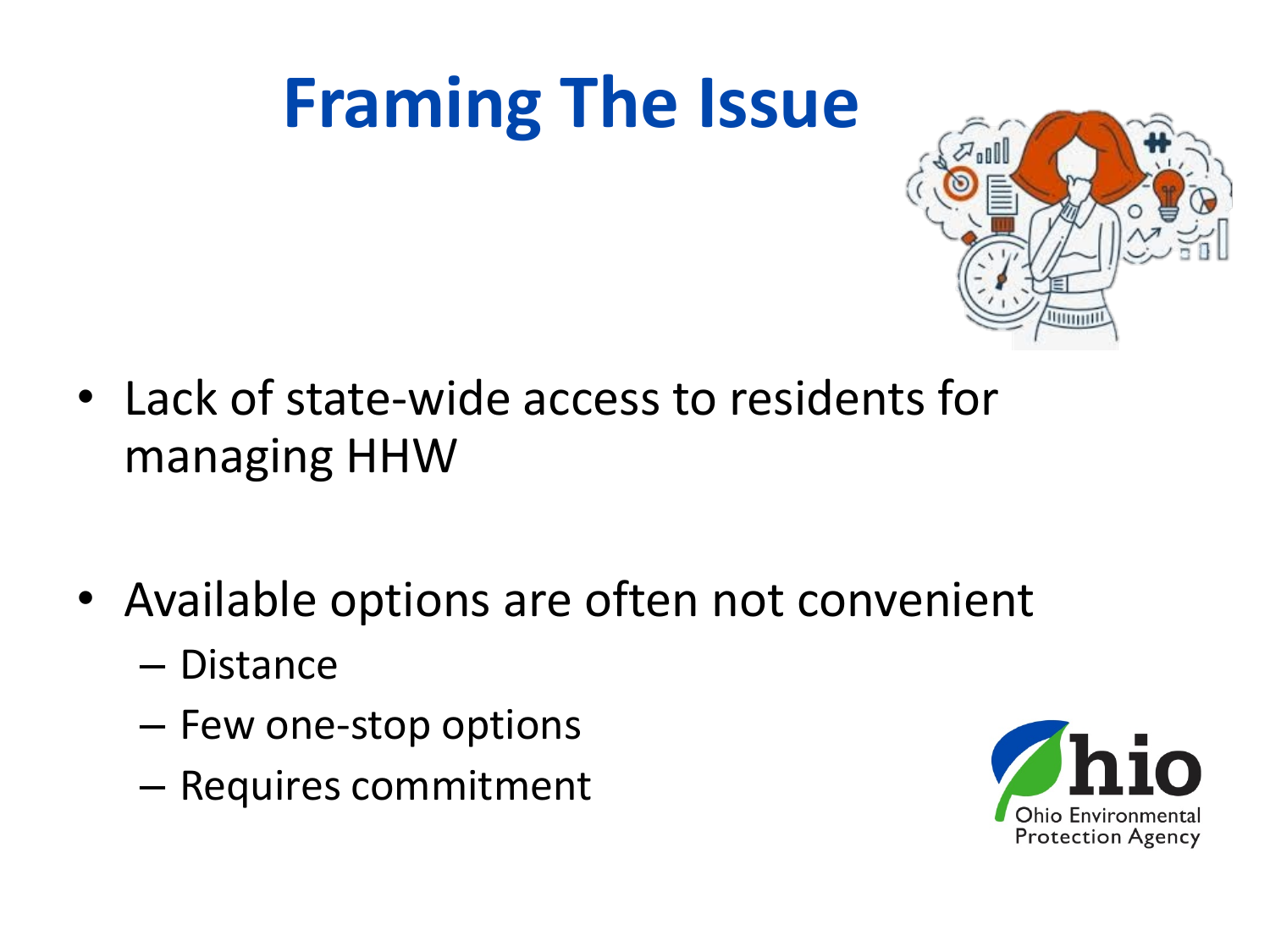# **Framing The Issue**

- Difficult to find available options
	- Where do you look?
	- Where is information posted?
	- Information out-of-date or conflicting
- Disposal in trash often only available option



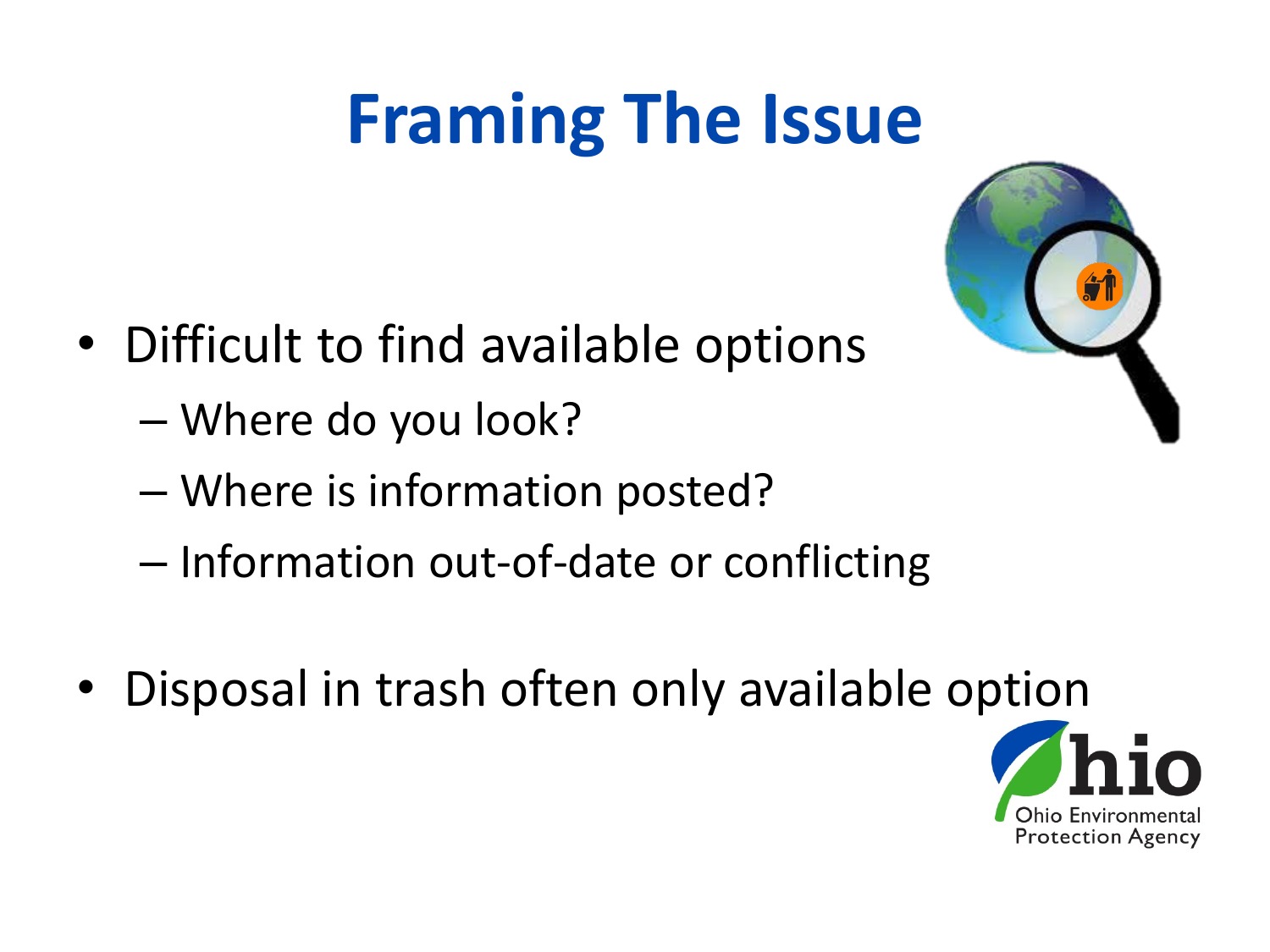# **Local Challenges**

Burden is on solid waste management districts

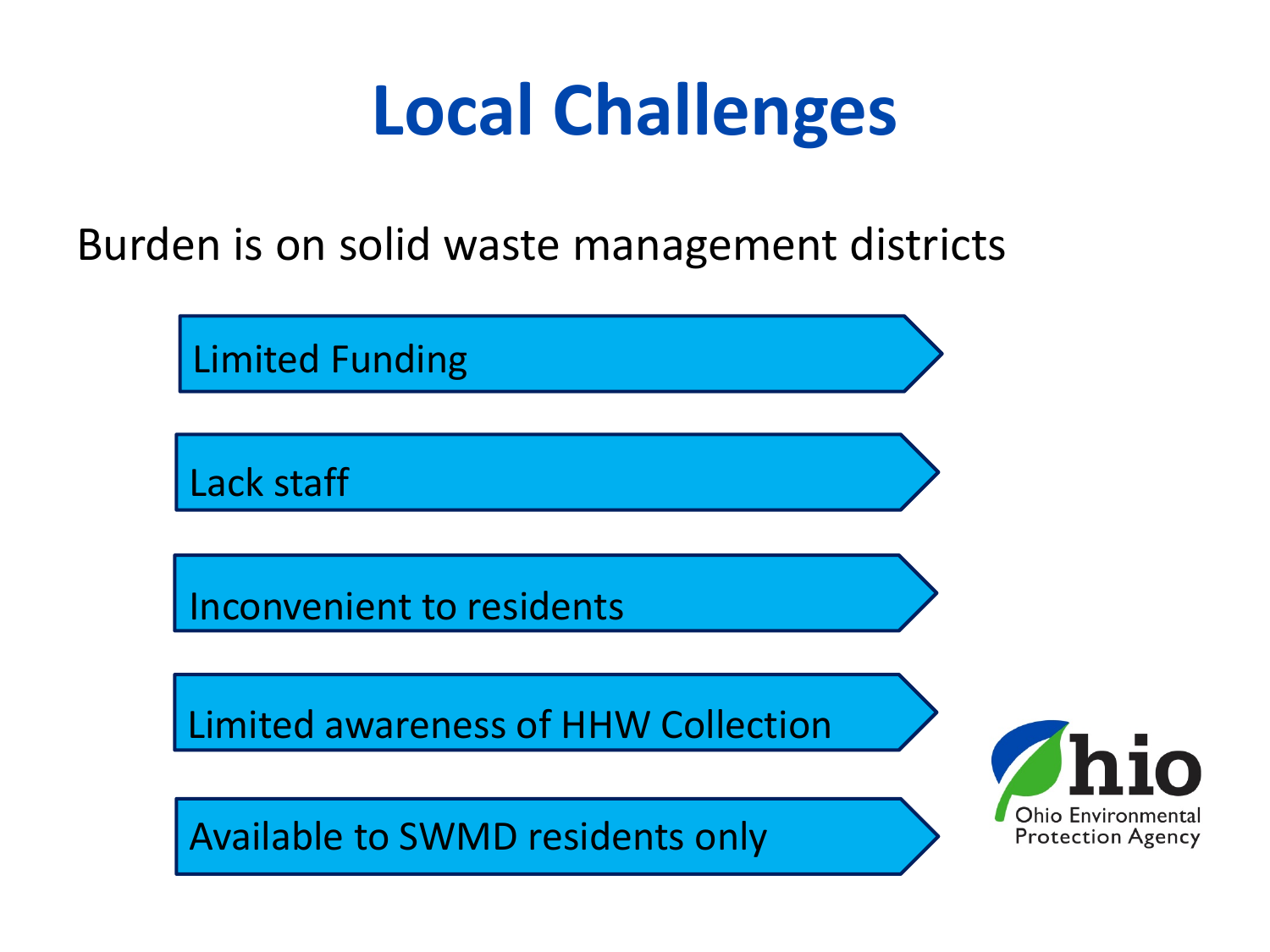# **Local Opportunities**

#### 36 out of 52 SWMDs provided some type of general HHW collection option in 2020

| <b>Event Type</b>        | <b>Frequency</b> | # of SWMDs | # of Counties |
|--------------------------|------------------|------------|---------------|
| Permanent/Semi-Permanent | Monthly/Weekly   | -16        | 20            |
| One-day Event            | Twice a Year     | 3          | 6             |
| One-day Event            | Once a Year      | 12         | 22            |
| One-day Event            | Less Frequent    | 5          |               |

31 of 52 SWMDs that have a HHW collection option annually 31 of 36 SWMDs that have a HHW collection option do it annually

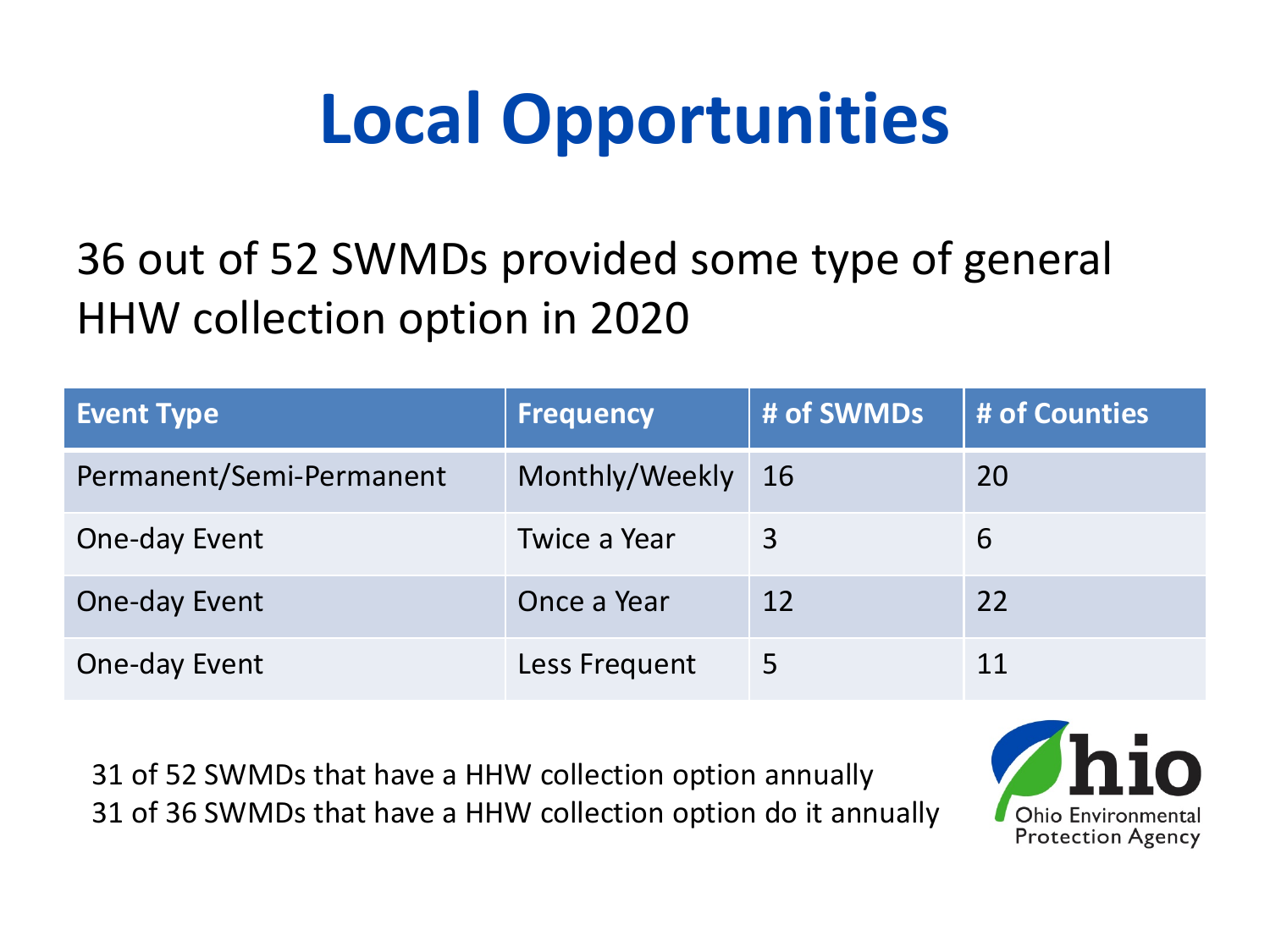## **North Central Ohio SWMD**

**Allen, Champaign, Hardin, Madison, Shelby, Union**

- Collection facilities in Allen, Shelby, and Union counties
- Mobile unit once a month in Champaign, Hardin, and Madison counties





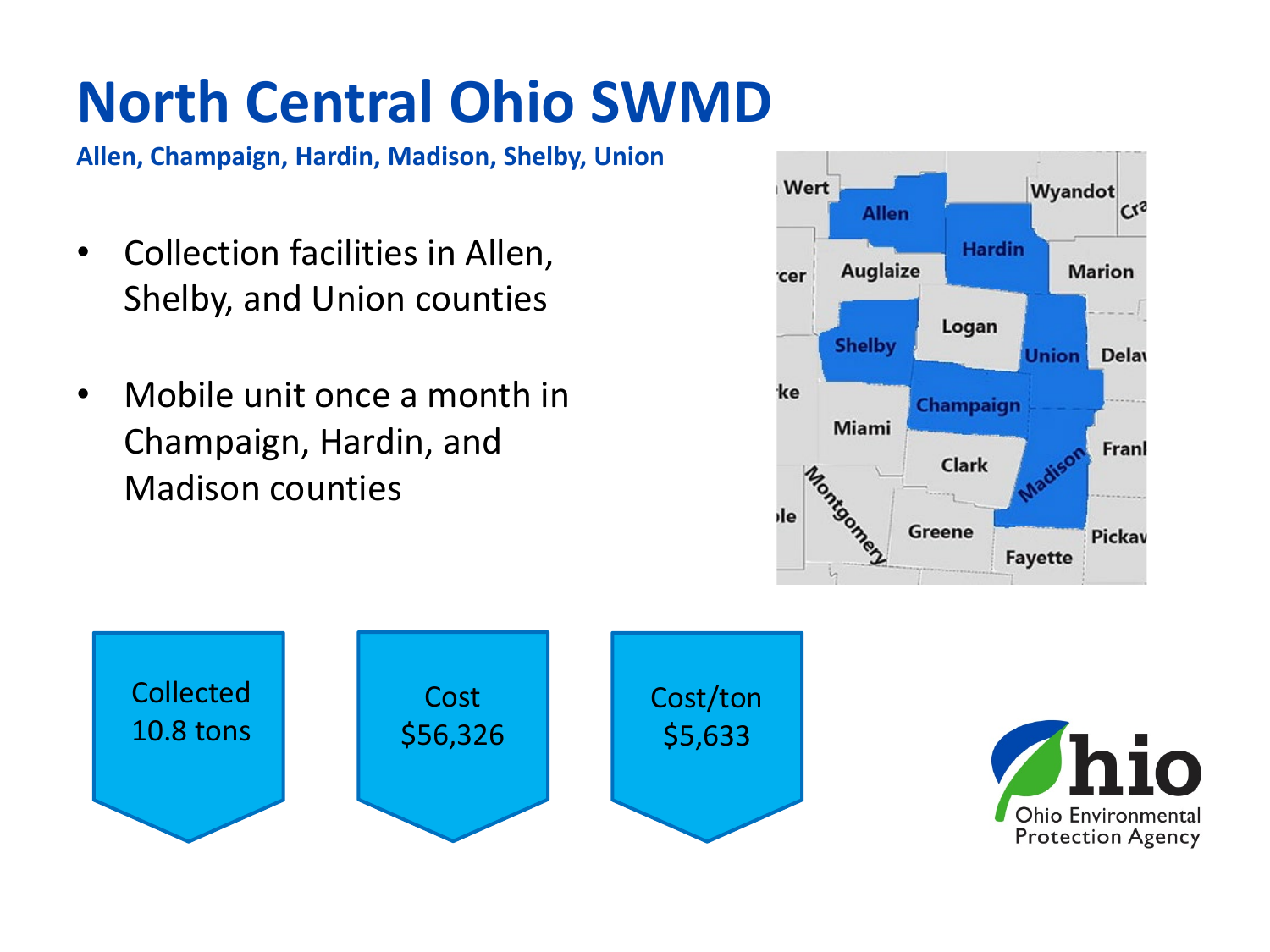#### **Geauga Trumbull Solid Waste Management District**

- One day collection in Geauga County
- Collection facility in Trumbull County
- Constructing collection facility in Geauga County Services





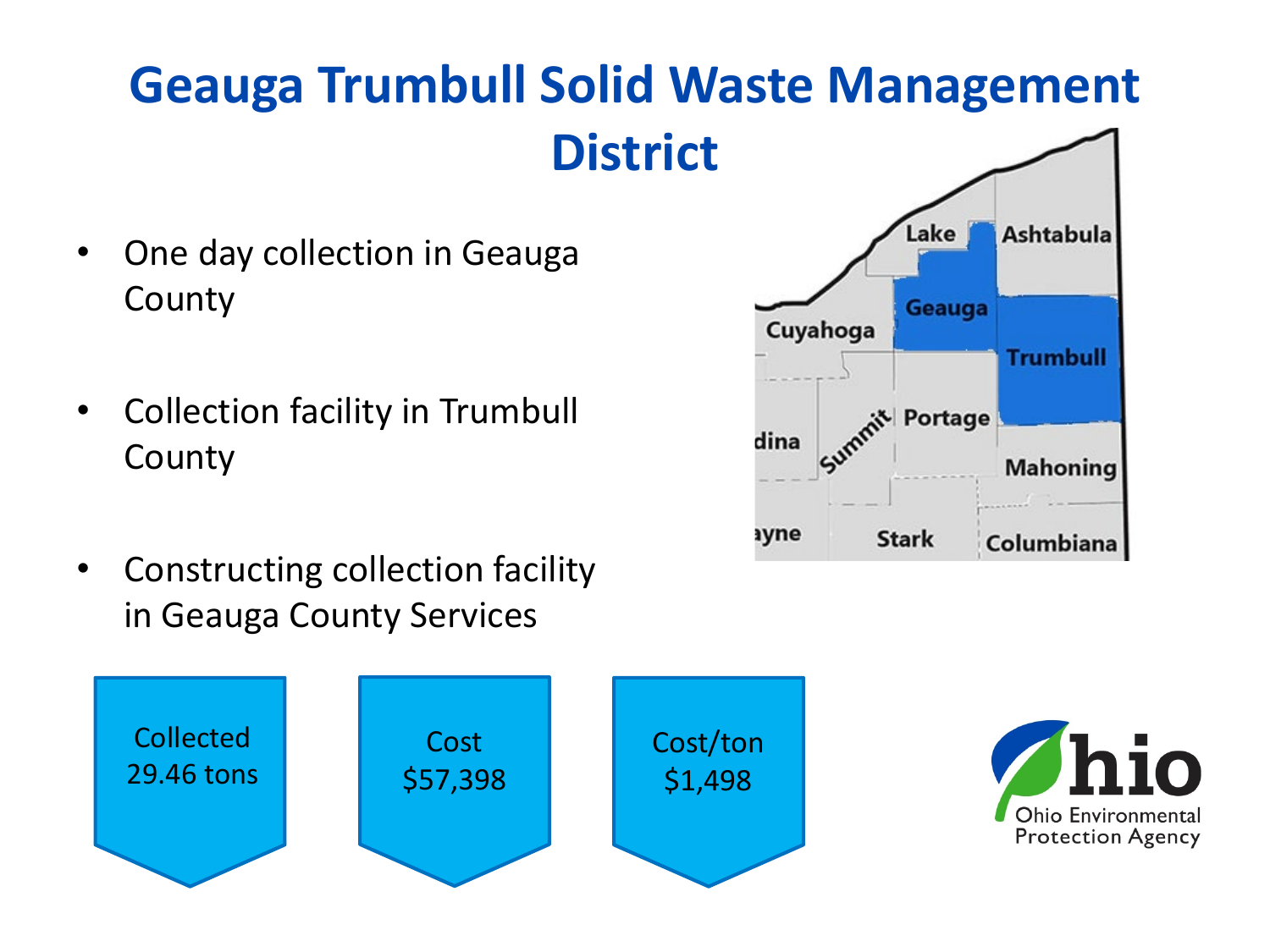### **Hamilton County R3Source**

- One-day collection event
- Registration required
- Through contract with Clean **Harbors**





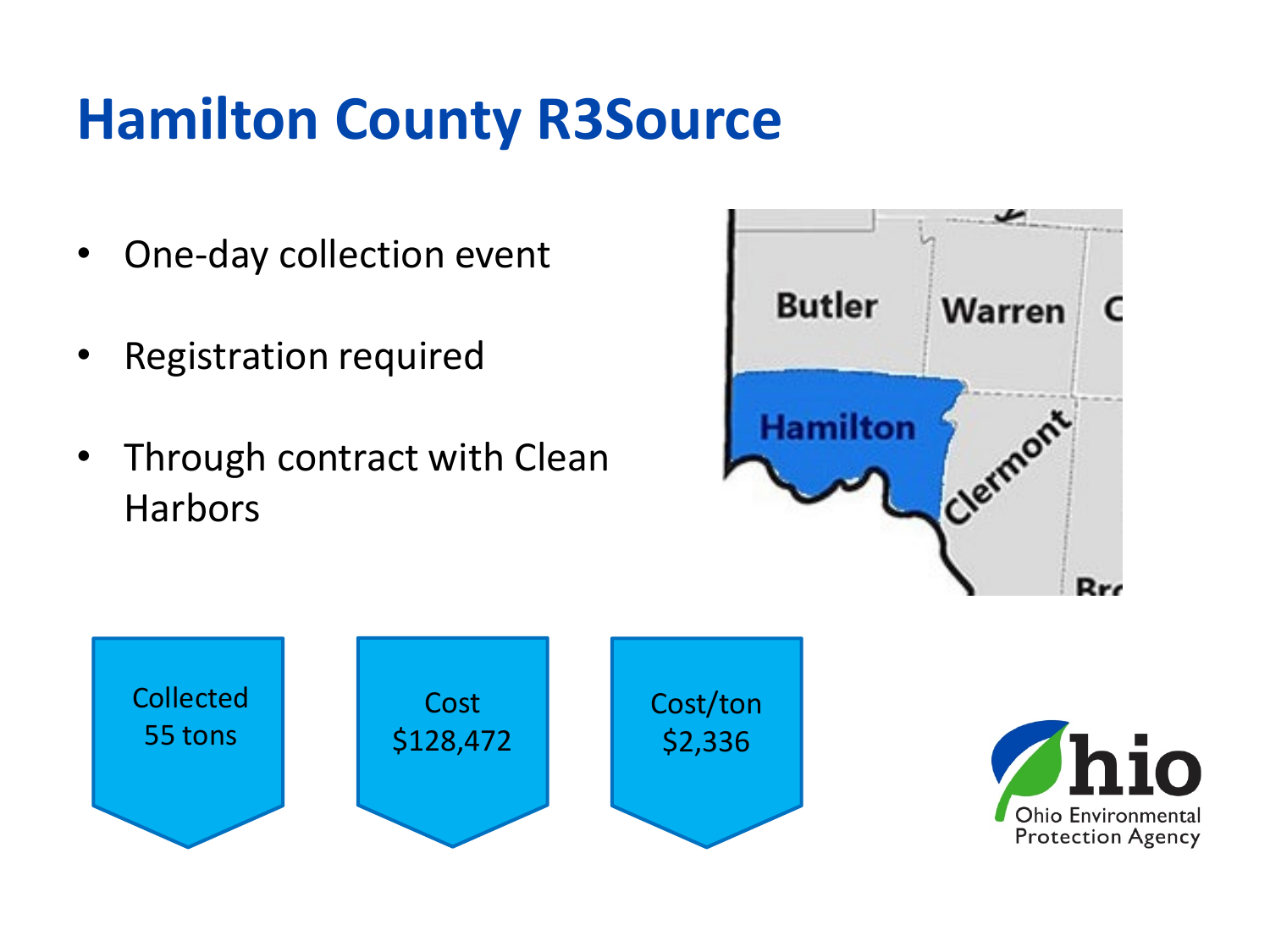### **Cuyahoga County Solid Waste District**



- Individual communities voluntarily collect from residents
- Community delivers to SWMD-owned, central facility
- SWMD pays for transportation and treatment/disposal
- 48 out of 59 communities participated in 2020





\* Doesn't include costs incurred by the 48 participating communities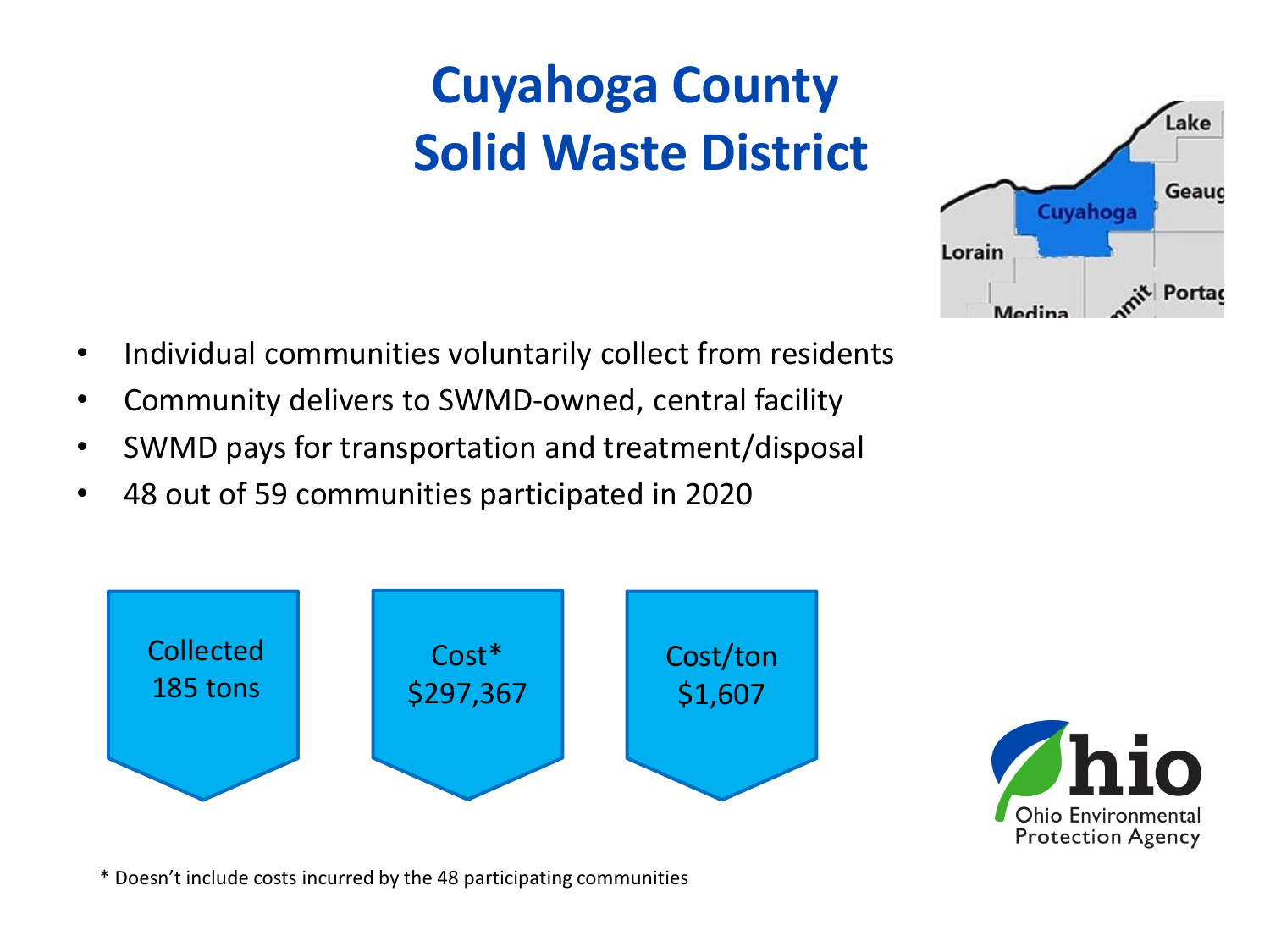### **Adams-Clermont**

- Voucher program for Clermont residents
- 115 vouchers issued in 2020
- Resident transports to Environmental Enterprises in Hamilton County





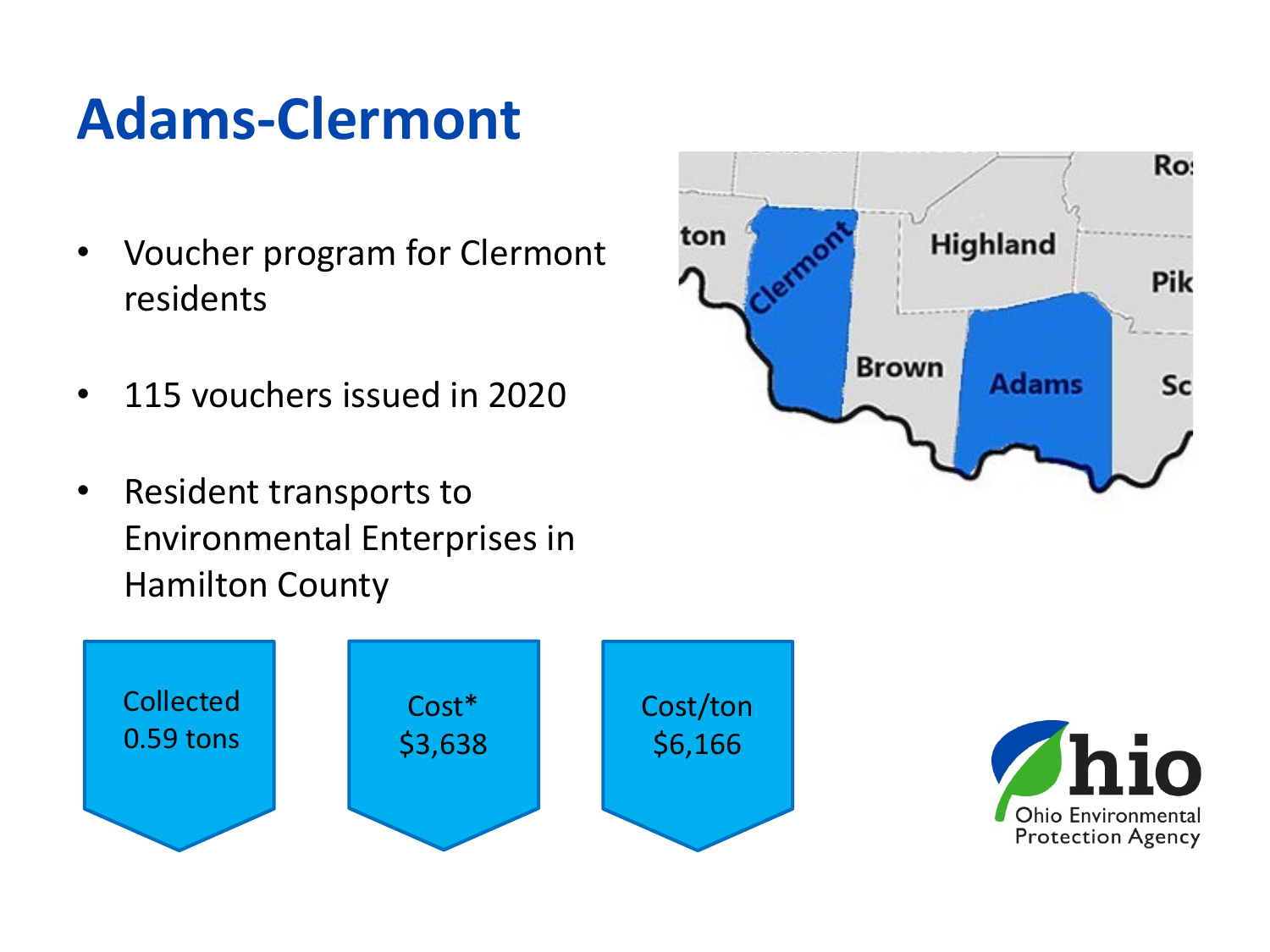### **Cost per Ton by SWMD**

| <b>SWMD</b>     | <b>Tons</b><br><b>Collected</b> |  |
|-----------------|---------------------------------|--|
| Cuyahoga        | 185                             |  |
| Geauga Trumbull | 29.5                            |  |
| Hamilton        | 55                              |  |
| <b>NCO</b>      | 10.8                            |  |
| Adams-Clermont  | 0.59                            |  |



\*\*Cost of Cuyahoga's program does not include the costs the 48 communities incurred\*\*



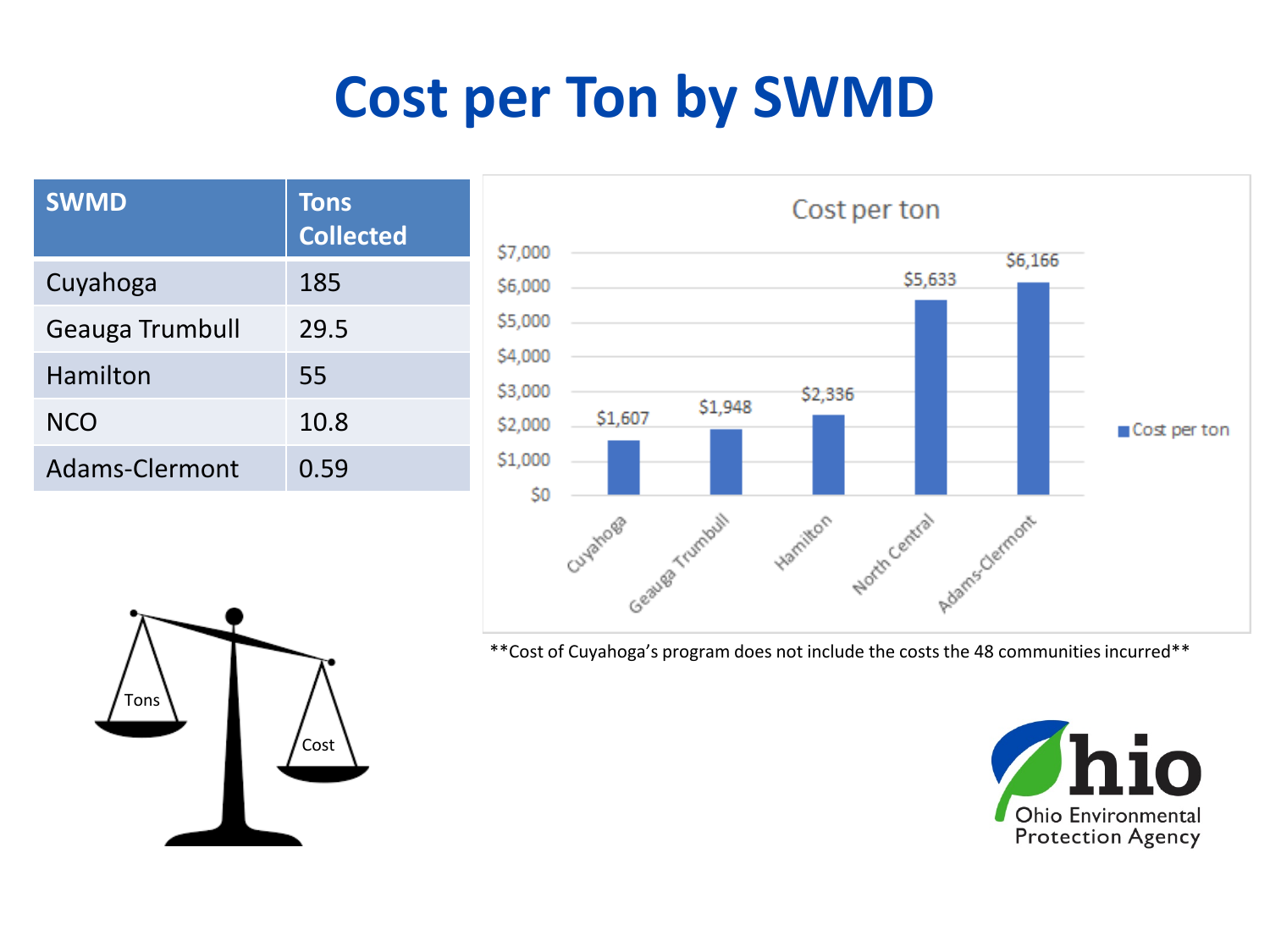# **Other options**

- Retailers
	- Home improvement stores take rechargeable batteries and CFLs
	- Auto service stations used oil

- Mail-in services
	- Waste Management Lamp Tracker, e-Scrap Tracker
	- Green Disk Technotrash
	- Call2Recycle Batteries

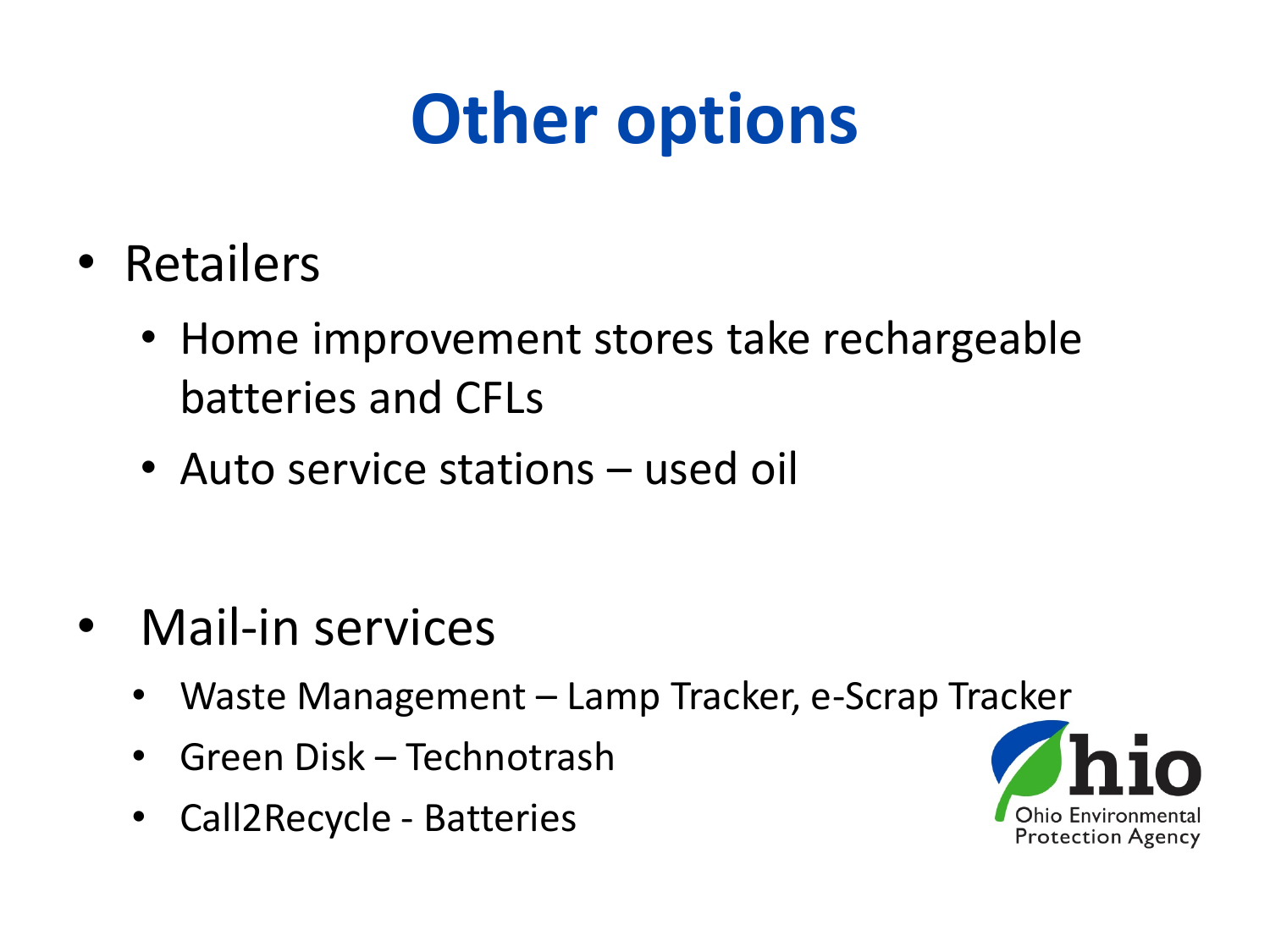## **Opportunities**

Our toolbox:



Agency's most accessible tool is the webpage



Maintain updated, searchable recycling directory (DEFA)



Maintain up-to-date SWMD contacts (DMWM)



Compile and post SWMD-sponsored collections (DMWM)